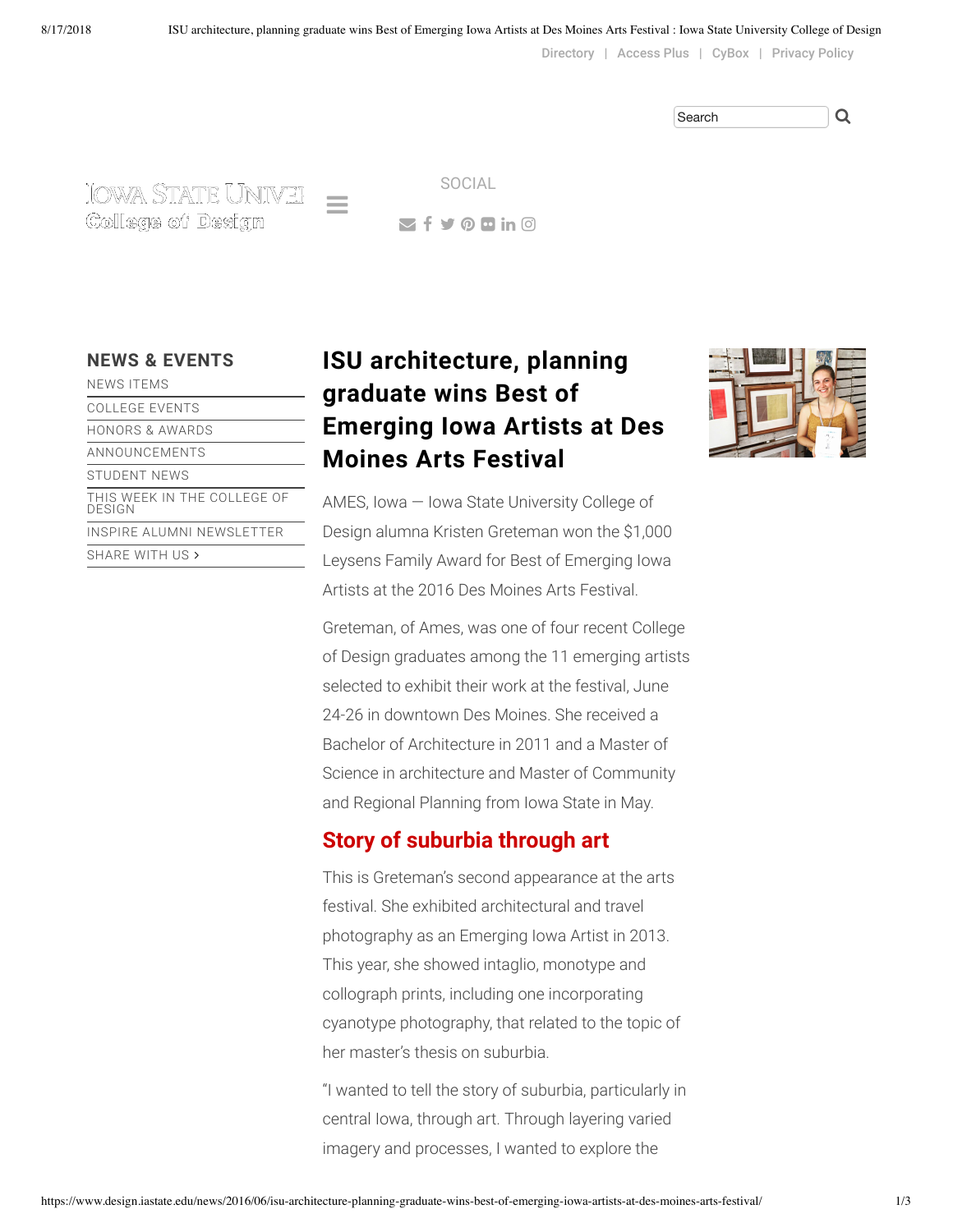social, environmental and economic effects and consequences that have surfaced from the ways we design the built environment," Greteman said. "Aerial patterns seemed like a great way to start considering the built environment through the beautiful patterns found at a bird's-eye view."

#### **Visual surprises**

An intern architect with Roseland Mackey Harris Architects in Ames who is working toward becoming a licensed architect, Greteman took intaglio and relief printmaking classes during her graduate studies as electives with Professor April Katz.

"When I registered for my first printmaking course in 2015, I had no idea what printmaking was, just an innate feeling that I would enjoy the art. April has become a fantastic mentor for me, always willing to meet to discuss my work and how I can improve. Her passion for what she does is truly an inspiration," Greteman said.

Greteman exhibited her favorite work from these classes and from a 2015 ISU Focus Artist Grant project as well as new prints at the arts festival, she said. She recently purchased her own etching press and plans to continue honing her skills.

"I enjoy the visual surprises that can happen when you start to layer different processes on top of one another. As I move forward, I want to try adding more mediums to each piece of work."

## **Other ISU emerging and professional artists**

Other recent Iowa State graduates in the Emerging Iowa Artists program this year included Clark Colby, Ames, who received a BArch in 2011 and will complete his MS in architecture in August, exhibiting photography; Karen Doty, Des Moines, who received a Master of Fine Arts in graphic